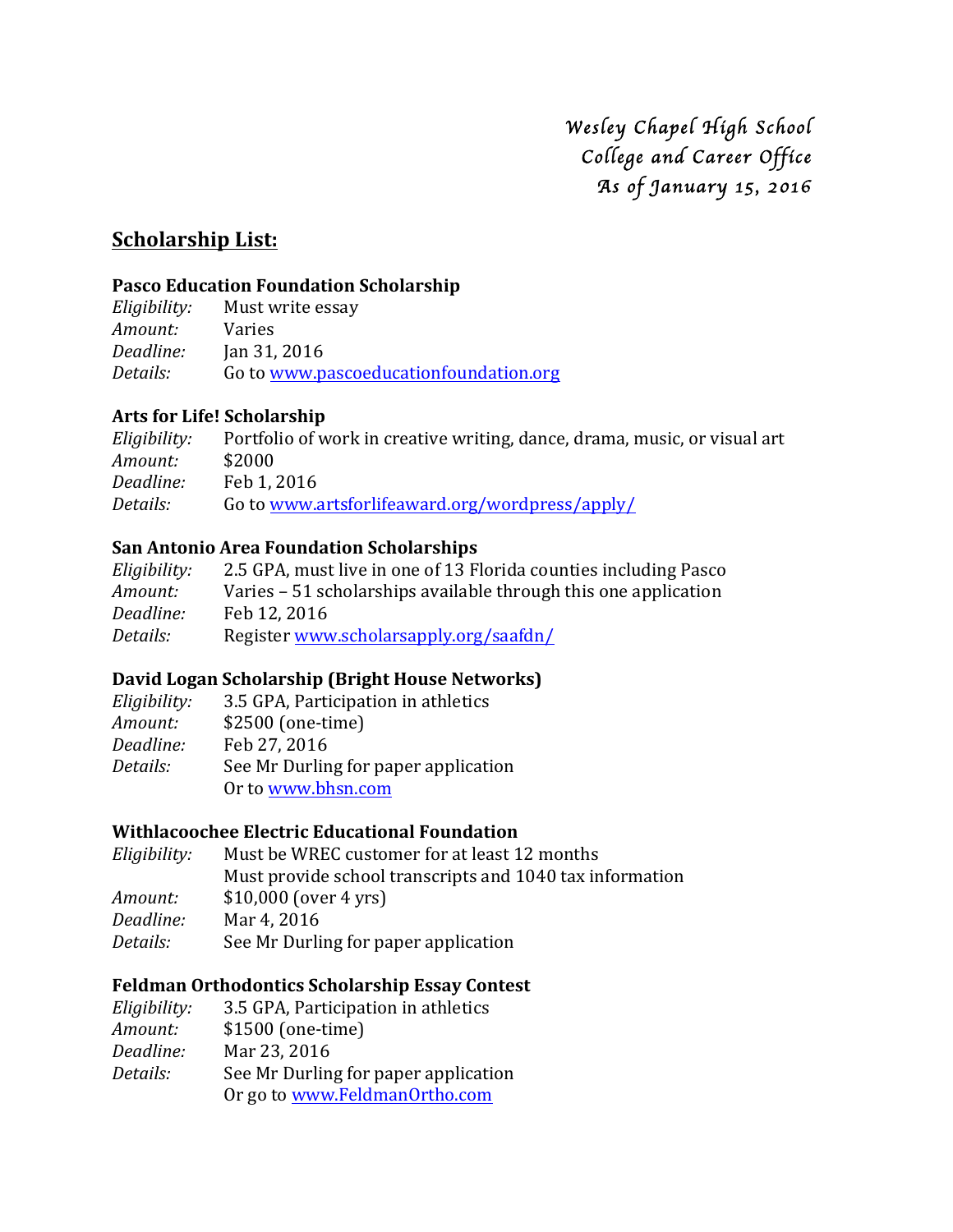#### **Bright Futures Scholarship (and more from State of Florida)**

*Eligibility:* Varies. See website, bulletin board, or Mr Durling *Amount:* Up to \$103 per credit hour per semester for four years *Deadline:* Apr 1, 2016 for some of the state scholarships; Aug 31 for Bright Futures Details: Go to www.floridastudentfinancialaid.org

## **BigSun Scholarship**

| Eligibility: | High school senior whose parents are separated                       |  |
|--------------|----------------------------------------------------------------------|--|
| Amount:      | $$1000$ (one-time)                                                   |  |
| Deadline:    | May 1, 2016                                                          |  |
| Details:     | Go to www.myfloridalaw.com/children-of-divorce-scholarship-ayo-iken/ |  |

## **Aspiring Fashion Professional Scholarship**

*Eligibility:* Pursuing a fashion degree *Amount:* \$1000 (one-time) *Deadline:* Jun 1, 2016 Details: Go to www.fashion-schools.org

## **Aspiring Animation Professional Scholarship**

| Eligibility: | Pursuing an animation degree  |
|--------------|-------------------------------|
| Amount:      | \$1000 (one-time)             |
| Deadline:    | Jun $1, 2016$                 |
| Details:     | Go to www.bigsunathletics.com |

# **BigSun Scholarship**

| Participation in athletics    |
|-------------------------------|
| \$500 (one-time)              |
| Jun 17, 2016                  |
| Go to www.bigsunathletics.com |
|                               |